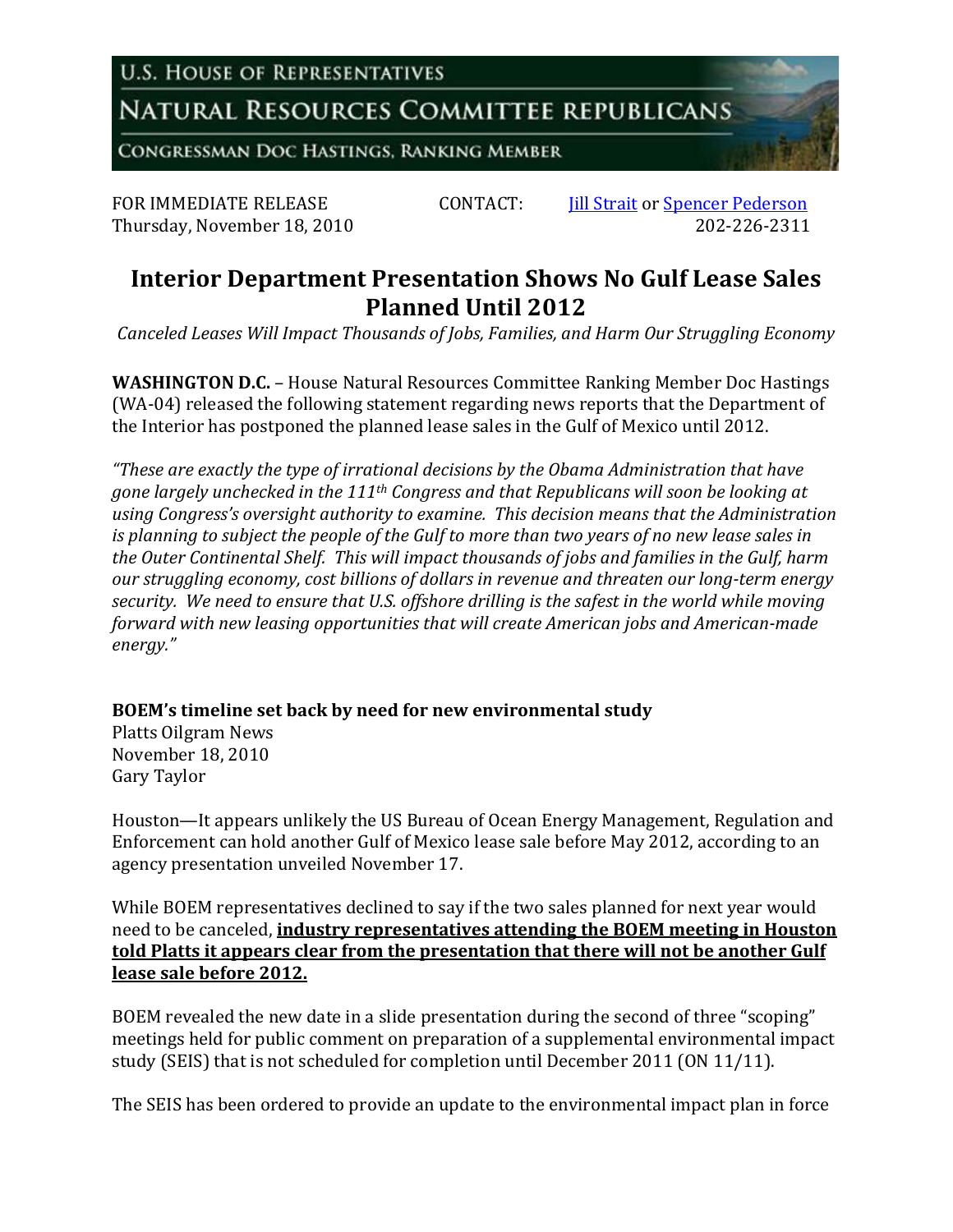for the annual lease sales that had been scheduled for 2007 to 2012, which for now includes two sales in 2011.

This year's Macondo oil spill crisis prompted creation of the SEIS, according to Joseph Christopher, the BOEM's regional supervisor for leasing and environment. He referred further questions to the Department of the Interior, BOEM's parent agency.

Christopher declined to comment on the prospect for cancellation of any scheduled sales for 2011 or even to confirm that any sales have been scheduled, saying the slide presentation referred specifically to the timeline for sales dependent on the SEIS.

Responding in Washington DC, a department representative replied by email that "no decisions have been made" and declined to elaborate.

But representatives from both the American Petroleum Institute and the International Association of Geophysical Contractors told Platts they will be telling their organizations that it appears unlikely there will be another Gulf lease sale before May 2012 based on the Houston presentation.

"Based on the timeline, it's not until May of 2012," said Walt Rosenbusch, IAGC vice president for projects and issues.

Discussing the presentation in an interview on the sidelines of the meeting, Rosenbusch said he believes May 2012 is a "realistic" target and predicted the BOEM will hold one sale in 2012 that would likely be a large one.

Rosenbusch also is a former director of the agency, serving from 1999 to 2001 when it was known as the US Minerals Management Service (ON 5/4/99).

"We're not here to tell them to drop the SEIS," he said. "We don't want a sale challenged, so it has to be done. We just want them to do it as fast as possible."

Identifying himself as a sales and marketing representative of the API in Houston, Tim Gonzalez agreed that it appears clear "there will be no leasing in the Gulf in 2011."

He said: "Presumably no lease sale will be held until the supplemental is complete—a process expected to take up to a year."

Gonzalez also agreed that "it is prudent to update the baseline conditions and potential environmental effects of oil and natural gas leasing."

But he also encouraged the BOEM to "expedite" the SEIS timeline to move as quickly as possible.

Rosenbusch and Gonzalez were two of 22 persons attending the meeting in Houston, the second of the three scoping sessions scheduled for this week. The first on November 16 in New Orleans attracted an audience of 11 with four speakers, including another representative from the API, according to a BOEM spokeswoman.